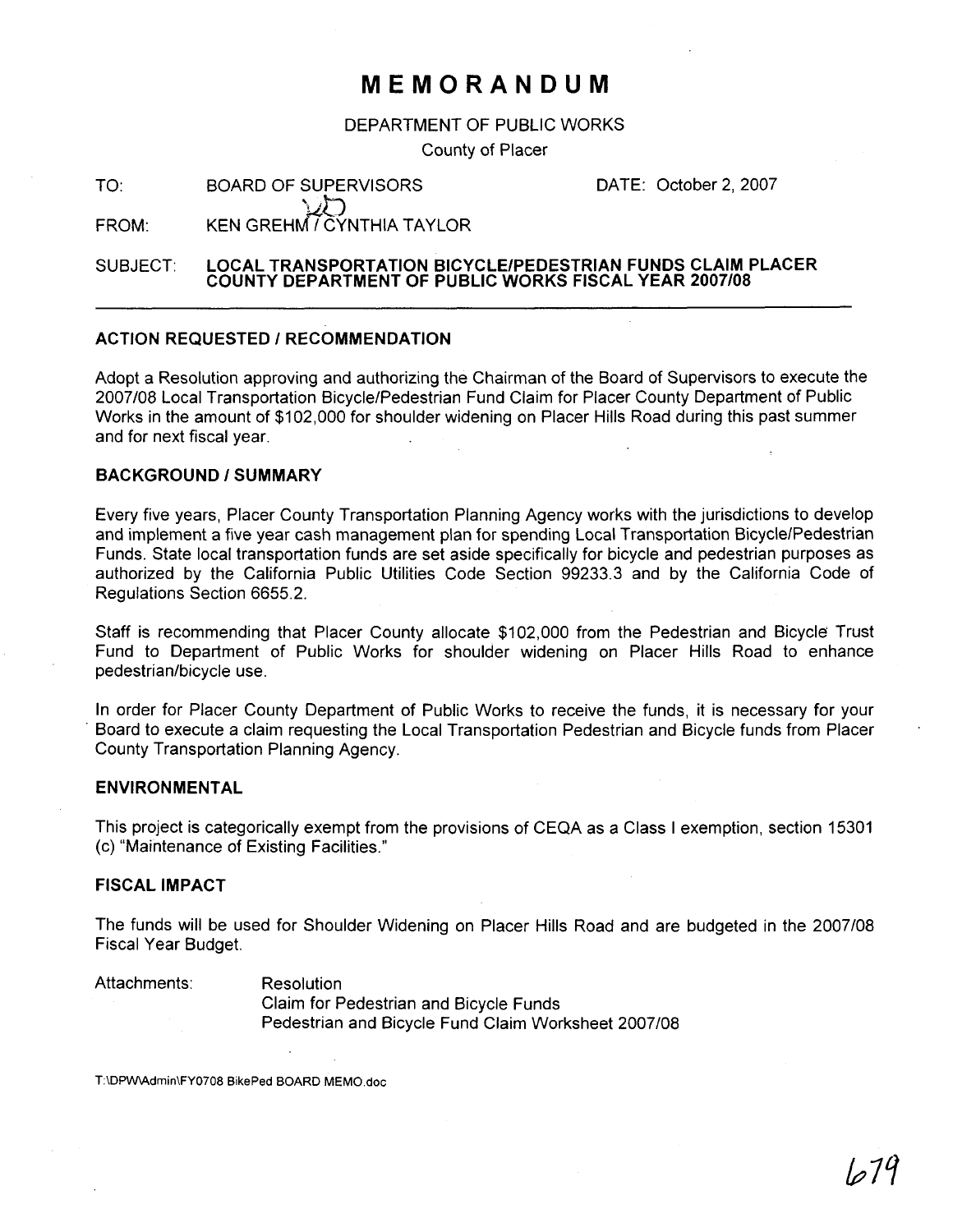# Before the Board of Supervisors County of Placer, State of California

| In the matter of: A RESOLUTION APPROVING                                                                            |  |
|---------------------------------------------------------------------------------------------------------------------|--|
| AND AUTHORIZING THE CHAIRMAN OF THE                                                                                 |  |
| <b>BOARD OF SUPERVISORS TO EXECUTE THE</b>                                                                          |  |
| CLAIM FOR 2007/2008 LOCAL                                                                                           |  |
| TRANSPORTATION BICYCLE AND                                                                                          |  |
| PEDESTRIAN CLAIMS TO THE PLACER                                                                                     |  |
| COUNTY TRANSPORTATION PLANNING                                                                                      |  |
| <b>AGENCY</b>                                                                                                       |  |
| $\mathsf{F}_{\mathsf{A}}$ following $\mathsf{DECOL}$ LITION $\mathsf{L}$ was duly necessable the Poem of Cunemicate |  |

The following RESOLUTION was duly passed by the Board of Supervisors

of the County of Placer at a regular meeting held October **2,2007,** 

by the following vote on roll call:

Ayes:

Noes:

Absent:

Signed and approved by me after its passage.

Attest: Clerk of said Board Chairman, Board of Supervisors

WHEREAS, the California Public Utilities Code commencing with Section **99200**  and the California Code of Regulations commencing with Section **6600**  authorizing local transportation funding available through the Local Transportation Fund and State Transit Assistance Fund established by the Transportation Development Act; and

WHEREAS, the Placer County Transportation Planning Agency is responsible for reviewing and approving annual bicycle and pedestrian fund claims, and for making allocations from the Local Transportation Bicycle and Pedestrian fund; and

*(7*80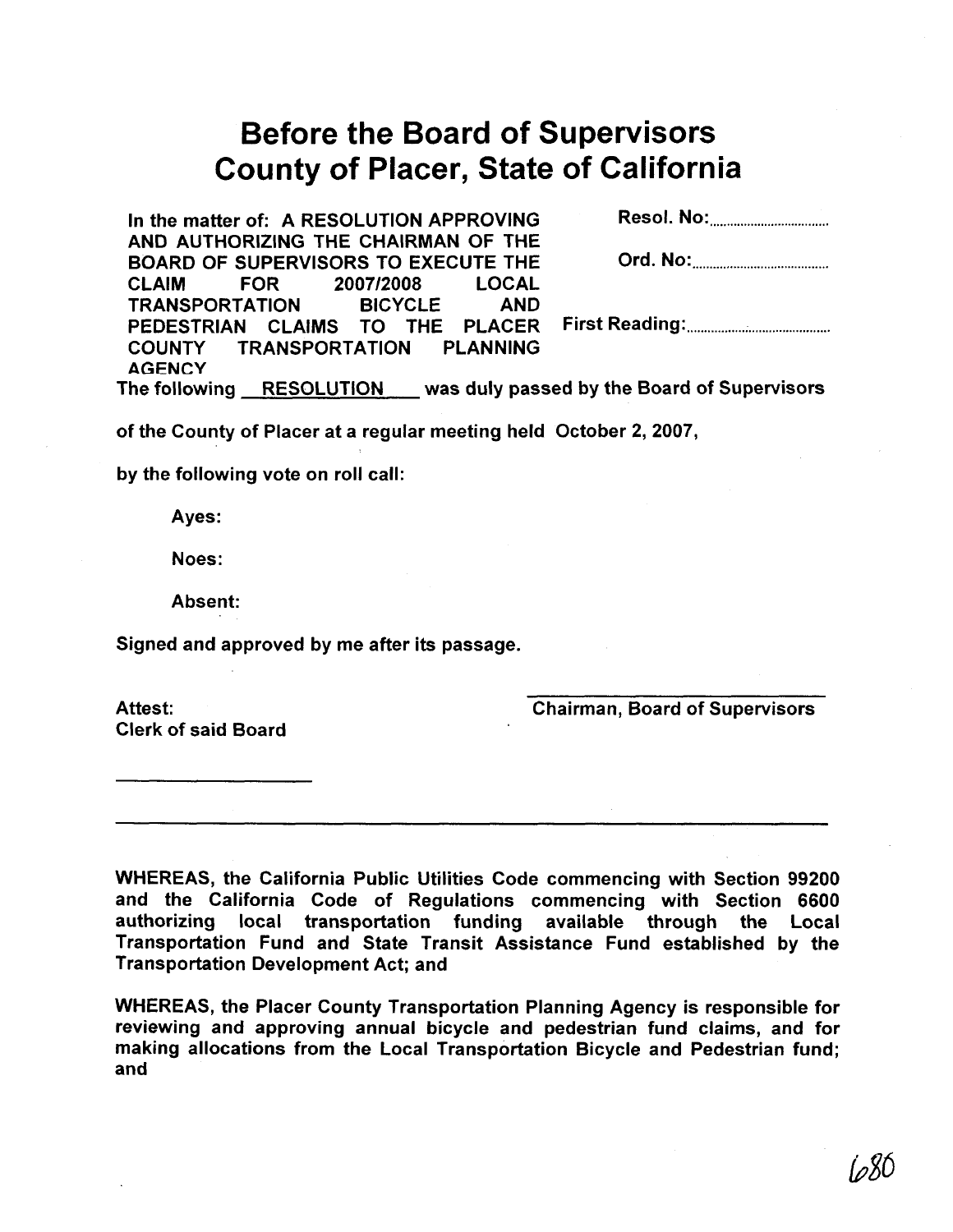WHEREAS, the Placer County Transit Planning Agency (PCTPA) includes an allocation in the amount of \$102,000 from Local Transportation Bicycle and Pedestrian funds for Placer County Department of Public Works bicycle and pedestrian projects for Fiscal year 200712008, as authorized by the California Public Utilities Code Section 99233.3, and by the California Code of Regulations Section 6655.2.

NOW, THEREFORE BE IT HEREBY RESOLVED by the Board of Supervisors of the County of Placer, State of California, that this Board approves and consents to executing the 200712008 Local Transportation Bicycle and Pedestrian Fund Claim to the Placer County Transportation Planning Agency, in the amount of \$102,000.

**T:\DPW\ADMIN\BikePED RESOS 0708.doc** 

ا8م/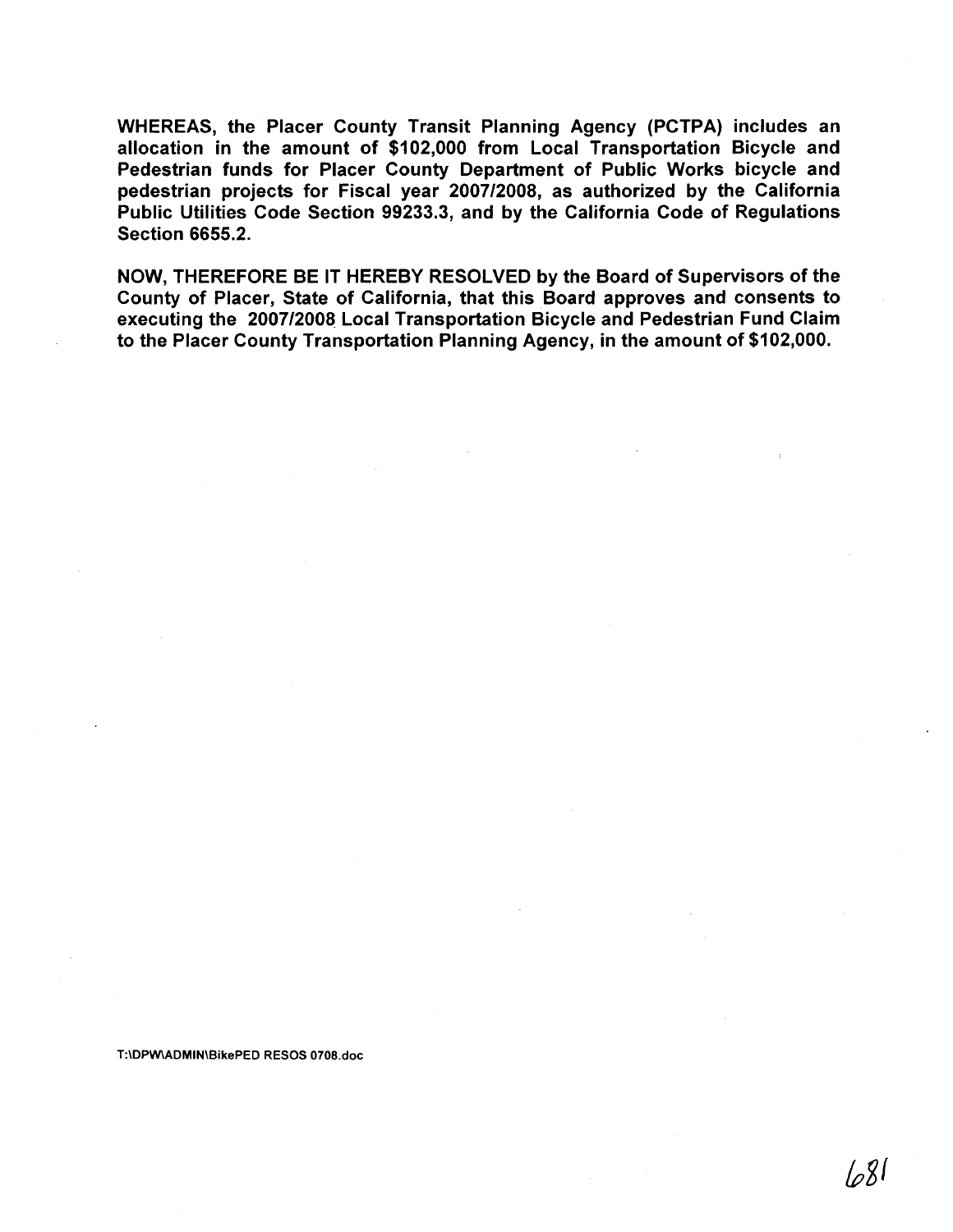## **CLAIM FOR BICYCLE AND PEDESTRIAN FUNDS**

## TO: PLACER COUNTY TRANSPORTATION PLANNING AGENCY 299 NEVADA STREET, AUBURN, CA 95603

| FROM: | <b>CLAIMANT:</b>                                     | <b>Placer County</b>                                                                                     |  |  |
|-------|------------------------------------------------------|----------------------------------------------------------------------------------------------------------|--|--|
|       | <b>ADDRESS:</b>                                      | Department of Public Works 3091 County Center Drive, Suite 200                                           |  |  |
|       |                                                      | Auburn, CA 95603                                                                                         |  |  |
|       | <b>CONTACT PERSON: Cynthia Taylor</b>                |                                                                                                          |  |  |
|       |                                                      | Email: ctaylor@Placer.ca.gov<br>Phone: (530) 745-3599                                                    |  |  |
|       |                                                      |                                                                                                          |  |  |
| The   | <b>County of Placer</b>                              | hereby requests, in accordance with the State of                                                         |  |  |
|       |                                                      | California Public Utilities Code, AS AMENDED (Chapter 3, Section 99234), that this claim for Bicycle and |  |  |
|       | Pedestrian funds in the amount of \$                 | 2007/2008<br>be approved for Fiscal Year<br>102,000<br>. to                                              |  |  |
|       | be drawn from the Bicycle and pedestrian Trust Fund. |                                                                                                          |  |  |

When approved, this claim will be transmitted to the Placer County Auditor for funds to be reserved. Jurisdictions will receive payment as reimbursement of **funds** expended in implementing bicycle and pedestrian projects. Approval of the claim and payment by the County Auditor to the applicant is subject to such monies beiig available for distribution, and to the provisions that such monies will be used only in accordance with the terms of the approved annual financial plan and budget.

### APPROVED:

PLACER COUNTY TRANSPORTATION PLANNING AGENCY BOARD OF DIRECTORS

**APPLICANT** 

## COUNTY OF PLACER

| BY:    |             |       |                                       | $\bullet$   |  |
|--------|-------------|-------|---------------------------------------|-------------|--|
|        | (signature) |       |                                       | (signature) |  |
| TITLE: |             |       | TITLE: CHAIRMAN. BOARD OF SUPERVISORS |             |  |
| DATE:  |             | DATE: |                                       |             |  |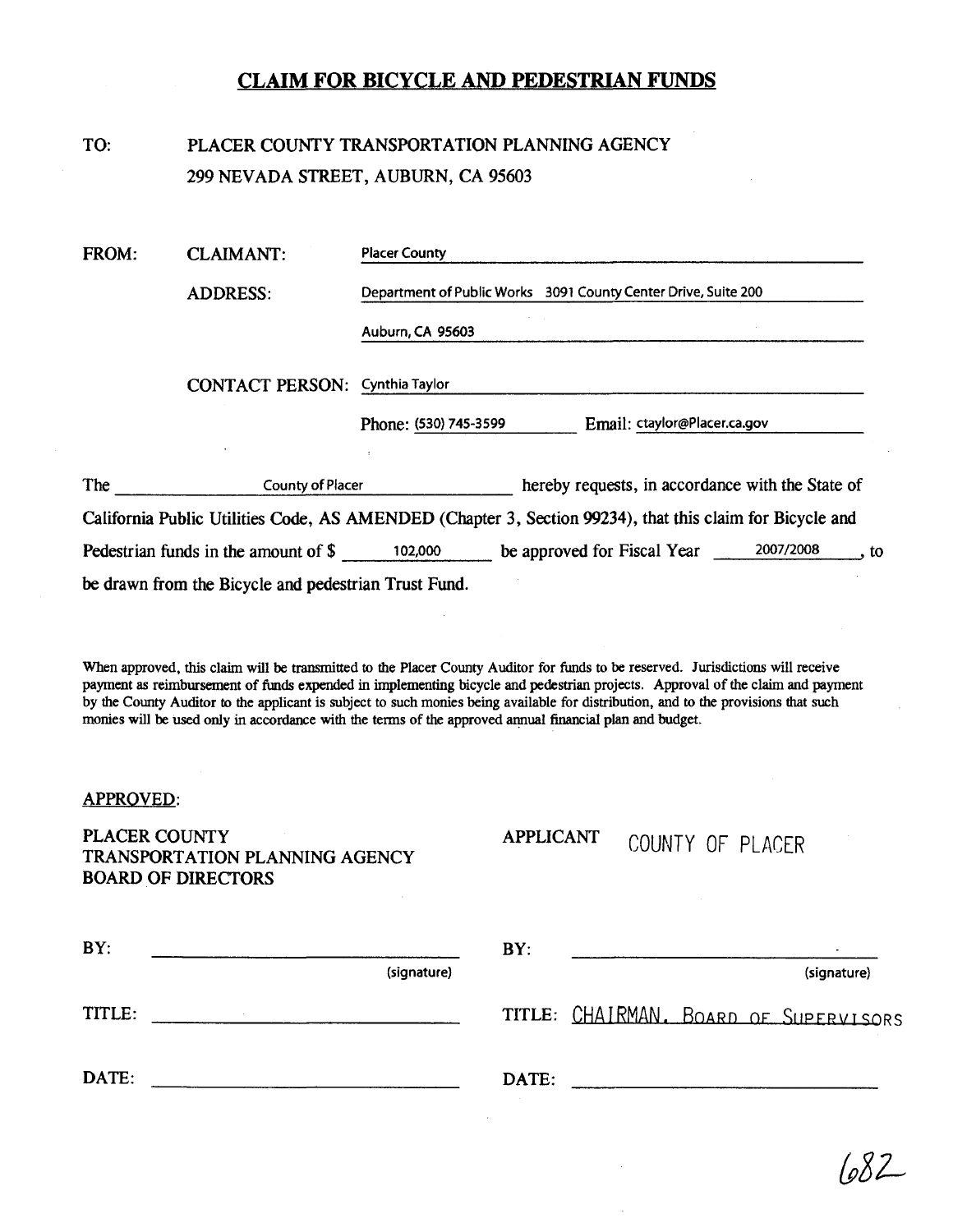## BICYCLE AND PEDESTRIAN PROJECT DESCRIPTION AND FINANCIAL PLAN

Briefly describe the project for which you are applying for Bicycle 1 Pedestrian Funds. Also, identify all funding sources related to the project. The total project cost and total funding source(s) should balance for the project.

Include a location map for the project as appropriate.

Claimant: **County of Placer** 

Fiscal Year: **2007/2008** 

| <b>Brief Project Description</b>                         | <b>Project Cost</b> | Source of Funding &<br><b>Amount</b>                                                |
|----------------------------------------------------------|---------------------|-------------------------------------------------------------------------------------|
|                                                          |                     |                                                                                     |
|                                                          |                     |                                                                                     |
| Placer Hills Shoulder/Bike Way Widening<br>Project #2856 | \$550,000           | TDA Bicycle & Ped Funds<br>\$102,000<br><b>Traffic Mitigation Fees</b><br>\$448,000 |
|                                                          |                     |                                                                                     |
|                                                          |                     |                                                                                     |
|                                                          |                     |                                                                                     |
|                                                          |                     |                                                                                     |
|                                                          |                     |                                                                                     |
|                                                          |                     |                                                                                     |

Placer County Transportation Planning Agency *Revised 08-27-07* **Revised 08-27-07**